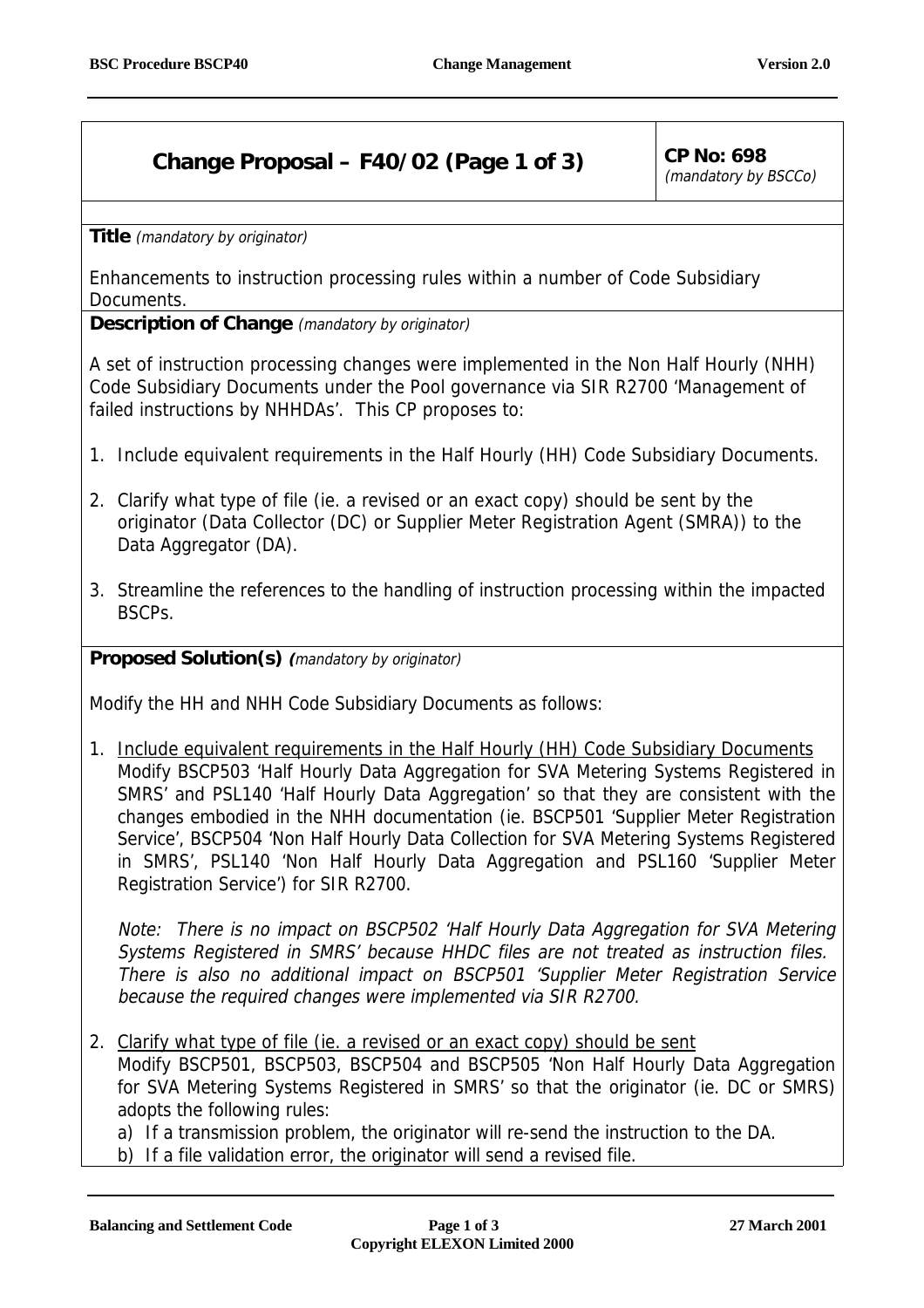## **Change Proposal – F40/02 (Page 2 of 3)** CP No: 698

(mandatory by BSCCo)

3. Streamline the references to the handling of instruction processing within the impacted BSCPs

Modify BSCP501, BSCP503, BSCP504 and BSCP505 so that there is a hook from each of the impacted processes to a new process 'Instruction Processing'. This process will contain:

- a) the receiving of the instruction from the originator (DC or SMRS).
- b) the validation of the instruction by the DA.
- c) If successful, the inclusion of the instruction data in the DA database or alternatively if the instruction is invalid, the inclusion of a rejection notification to the originator.
- d) If a rejection notification is sent, the receipt of another replacement instruction from the originator.

**Justification for Change** (mandatory by originator)

Implementing the changes proposed will ensure:

- a consistent approach for handling instruction processing across both HH and NHH CSDs.
- that all Party Agents are clear on their obligations for handling instructions.
- that future maintenance is kept to a minimum because the instruction processing process is documented once within the relevant BSCPs.

**Other Configurable Items Potentially Affected by Proposed Solution(s) (optional** by BSCCo)

There may be an impact on the SVAA Data Catalogue Volume 1 (the NHH Instruction Processing Specification and the HH Instruction Processing Specification are both contained within it).

The current versions of these documents do not reflect the changes for SIR R2700 or the changes proposed in this CP.

**Impact on Core Industry Documents** (optional by originator)

None.

**Related Changes and/or Projects** (mandatory by BSCCo)

**Originator's Details:**

**BCA Name……………………………………………………….**

*Organisation:* Trading Development, ELEXON

**Email Address…………………………………………………………………………………..**

**Date………………………………………………………………**

**[BSC Panel Representative]……………………………………………….**

**Organisation…………………………………………………………………………………..**